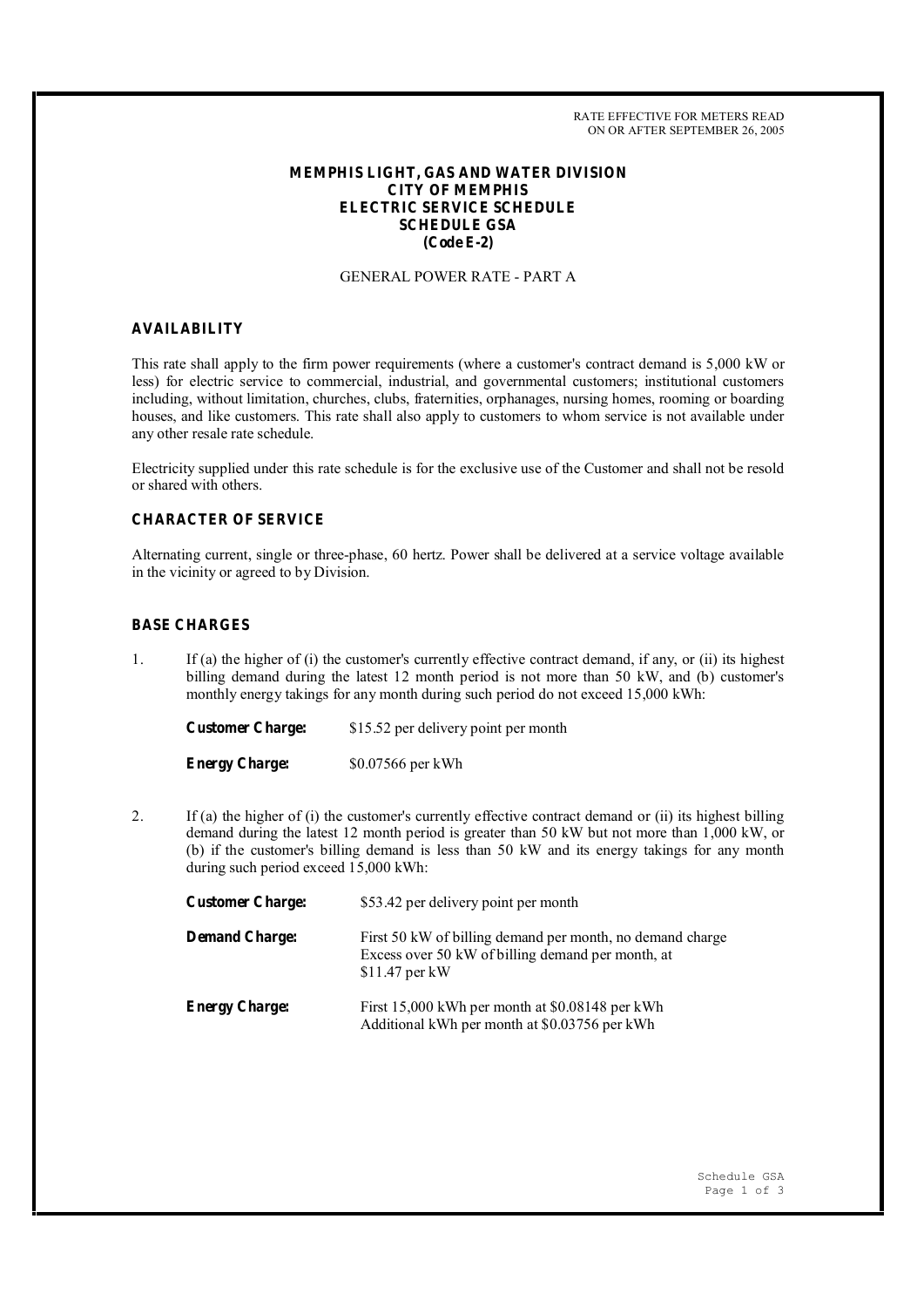RATE EFFECTIVE FOR METERS READ ON OR AFTER SEPTEMBER 26, 2005

3. If the higher of the customer's currently effective contract demand or its highest billing demand during the latest 12 month period is greater than 1,000 kW:

| <b>Customer Charge:</b> | \$191.84 per delivery point per month                                                                                                                          |
|-------------------------|----------------------------------------------------------------------------------------------------------------------------------------------------------------|
| <b>Demand Charge:</b>   | First 1,000 kW of billing demand per month, at \$10.97 per kW<br>Excess over 1,000 kW of billing demand per month, at \$12.52 per<br>kW, plus an additional    |
|                         | \$12.52 per kW per month for each kW, if any, of the amount by<br>which the customer's billing demand exceeds the higher of 2,500 kW<br>or its contract demand |
| <b>Energy Charge:</b>   | \$0.04053 per kWh per month                                                                                                                                    |

## **ADJUSTMENT**

The base demand and energy charges shall be increased or decreased in accordance with the current Adjustment Addendum published by TVA. (In addition, such charges shall be increased or decreased to correspond to increases or decreases determined by TVA in the value of the hydro generation benefit allocated to residential customers.)

# **DETERMINATION OF DEMAND**

Division shall meter the demand in kW of all customers having loads in excess of 50 kW. The metered demand for any month shall be the highest average during any 30-consecutive-minute period of the month of the load metered in kW. The measured demand for any month shall be the higher of the highest average during any 30 consecutive-minute period of the month of (a) the load metered in kW or (b) 85 percent of the load in kVA plus an additional 10 percent for that part of the load over 5,000 kVA, and such measured demand shall be used as the billing demand, except that the billing demand for any month shall in no case be less than 30 percent of the higher of the currently effective contract demand or the highest billing demand established during the preceding 12 months.

## **MINIMUM MONTHLY BILL**

The monthly bill under this rate schedule shall not be less than the sum of (a) the base customer charge, (b) the base demand charge, as adjusted, applied to the customer's billing demand, and (c) the base energy charge, as adjusted, applied to the customer's energy takings; provided, however, that, under 2 of the Base Charges, the monthly bill shall in no event be less than the sum of (a) the base customer charge and (b) 20 percent of the portion of the base demand charge, as adjusted, applicable to the second block (excess over 50 kW) of billing demand, multiplied by the higher of the customer's currently effective contract demand or its highest billing demand established during the preceding 12 months.

Division may require minimum bills higher than those stated above.

#### **SEASONAL SERVICE**

Customers who contract for service on a seasonal basis shall be limited to 2,500 kW and shall pay the above charges, as adjusted, plus an additional seasonal use charge equal to (1) \$.0136 per kWh per month under 1 of the Base Charges, (2) the sum of \$.0136 per kWh for the first 15,000 kWh per month and \$4.07 per kW per month of billing demand in excess of 50 kW under 2 of the Base Charges, and (3) \$4.07 per kW per month of billing demand under 3 of the Base Charges. Consistent with Division's standard policy, the customer may arrange for seasonal testing of equipment during off-peak hours.